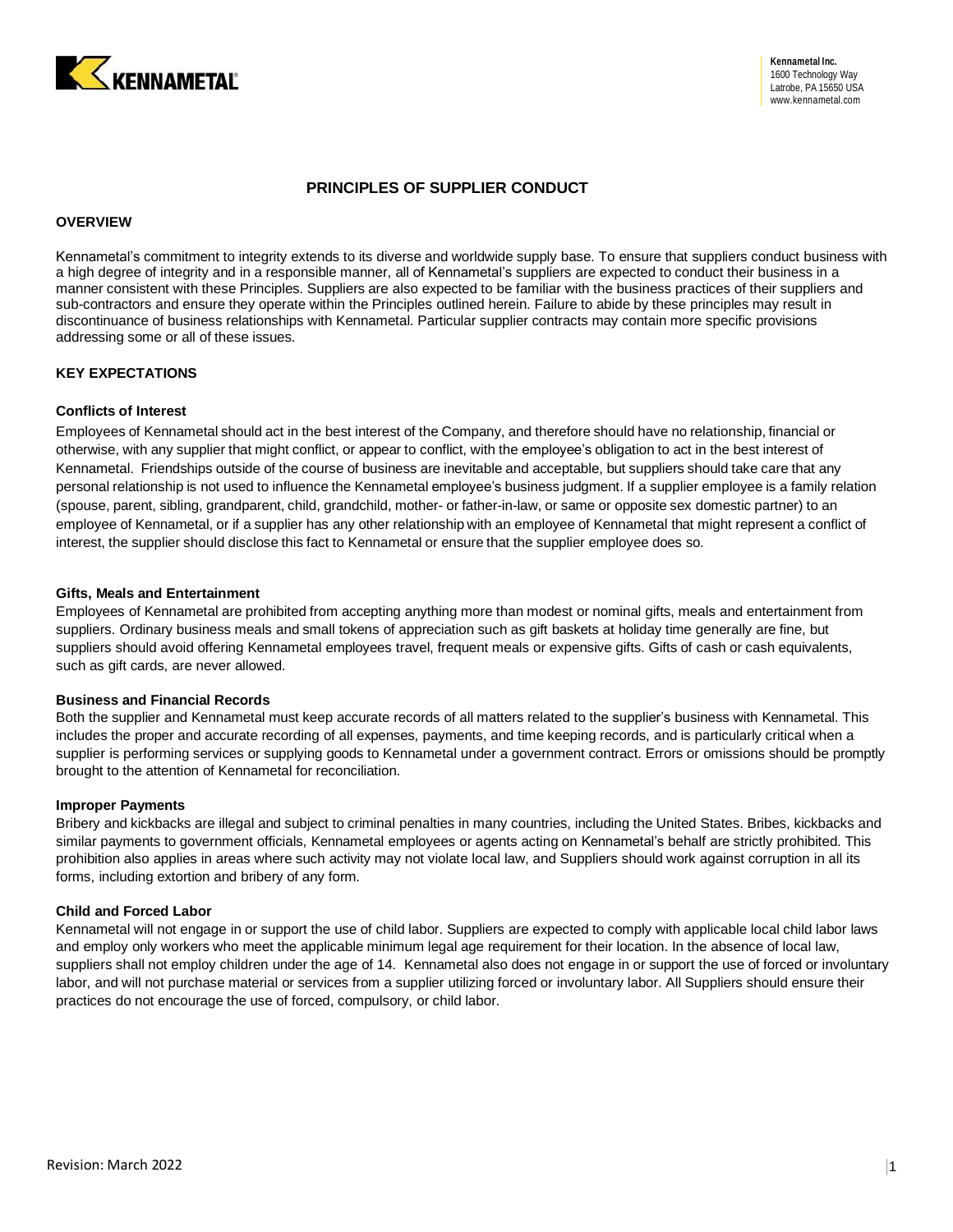

# **Complying with Global Trade Requirements**

Kennametal is committed to complying with all applicable global trade laws and regulations, including the proper handling of exportcontrolled information and products. Suppliers are expected to know, understand, and comply with applicable U.S. and other trade laws and regulations in providing products and services to Kennametal. This includes the proper handling of export-controlled information and materials that are supplied to or on-behalf of Kennametal.

# **Work Conditions, Compensation**

Kennametal pays employees a competitive wage. Suppliers are expected to comply with all applicable wage and hour labor laws and regulations governing employee compensation and working hours. Kennametal supports diversity and equal opportunity in employment. Unlawful discrimination in the workplace is not tolerated. Suppliers are expected to comply with all applicable local laws concerning discrimination in hiring and employment practices, and to provide a safe work environment for their employees, while encouraging the elimination of discrimination in respect of employment and occupation throughout the supply chain. Suppliers should also support and respect the protection of international human rights within their sphere of influence and make sure they are not complicit in human rights abuses.

# **Environment, Health & Safety**

Kennametal respects the environment and the health and safety of its employees and conducts its operations in compliance with applicable laws and regulations. Suppliers are expected to conduct their operations in a way that protects the environment and supports accident prevention and minimizes exposure to health risks, and to comply with all applicable environmental, health and safety laws and regulations in the countries in which they operate. Suppliers should support a precautionary approach to environmental challenges, undertake initiatives to promote greater environmental responsibility, and encourage the development and use of environmentally friendly technologies.

### **Confidential Information**

Kennametal is dedicated to complying with applicable laws concerning proprietary, confidential and personal information. Suppliers are expected to comply with all applicable laws and regulations governing the protection, use and disclosure of Kennametal proprietary, confidential and personal information; and to respect the proprietary, confidential and personal information of its customers, where such information is provided to the supplier.

# **Conflict Minerals**

Kennametal requires all suppliers to certify that no material delivered by Supplier to Kennametal under any Order contains any substance originating from the Democratic Republic of Congo or any adjoining country that would require disclosure by Kennametal under the conflict minerals provisions of the Dodd-Frank Wall Street Reform and Consumer Protection Act, or any rule promulgated thereunder. Suppliers are expected to represent and warrant that they have adopted all appropriate policies and procedures, and taken all necessary measures, in accordance with the conflict minerals provisions of the Dodd-Frank Wall Street Reform and Consumer Protection Act, and all rules promulgated thereunder, to grant the certification in the preceding sentence. Suppliers should flow down the substance of this clause to their suppliers which perform work or provide goods or services under this Order. Such flow down is subject to verification by Kennametal.

# **CONTACT INFORMATION, REPORTING CONCERNS**

For questions or comments on these Principles of Supplier Conduct, please contact your Global Sourcing representative or the Vice President of Global Sourcing:

> Yvette Henry Vice President, Global Sourcing [Yvette.Henry@kennametal.com](mailto:Yvette.Henry@kennametal.com)

Questions or Concerns should be raised using one of the following confidential options:

Telephone: 1-877-781-7319 (Global toll-free, using AT&T Direct Access) 1-724-539-4031 (Caller Paid) 1-724-539-3839 (By Fax) [k-corp.ethics@kennametal.com](mailto:k-corp.ethics@kennametal.com)

By Mail: Magnolia Indira Bernhard Assistant General Counsel Global Director of Compliance Kennametal Inc. 525 William Penn Place Suite 3300 Pittsburgh, PA 15219